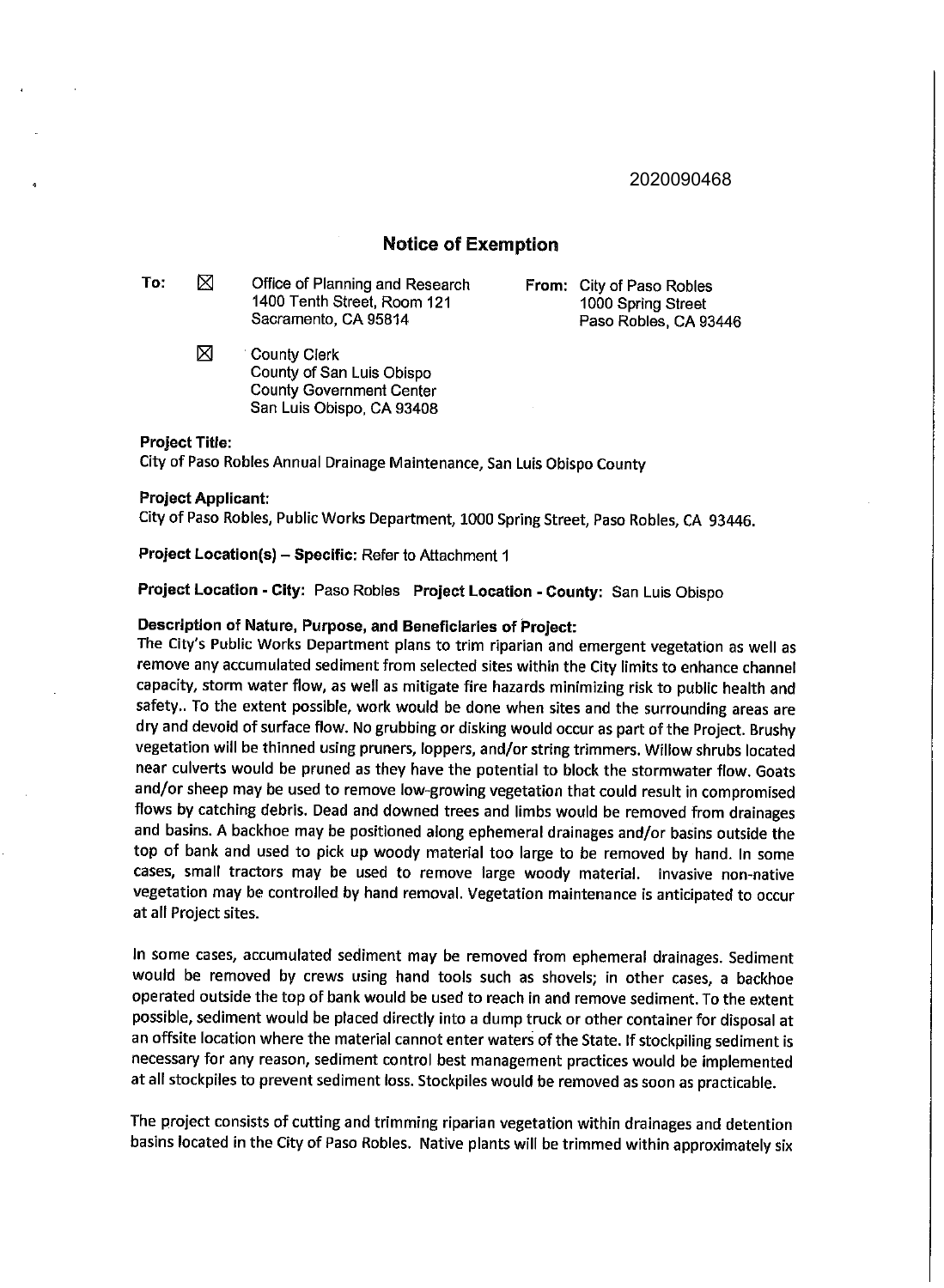(6) inches of ground height, removing the stems but leaving roots in place. Non-native plants will be pulled by hand to the extent possible. Lateral branches on trees within project sites will be trimmed between ground level and six (6) feet above ground to allow water to pass while maintaining an overhead canopy. **All** trimmings will be removed and disposed of offsite or chipped/shredded and applied onsite as mulch. Accumulated sediment within drainages will be removed at culvert inlets/outlets and disposed of offsite where the sediment cannot reenter the stream channel. Domestic goats may be used in the Salinas River channel within City limits to remove low-growing vegetation. Depending on the circumstance and vegetation conditions, the City may elect to use various methods of vegetation maintenance in the Salinas River. These methodologies may include the use of livestock, masticators, low-intensity prescribed burns, etc. However, the use of these methods will be based on the annual pre=project assessments to determine the correct, environmentally friendly, and efficient method.

Lastly, the project will incorporate trash clean-up related to homeless encampments located within the Salinas River. Trash clearing will be done mostly by hand. However, there may be some instances where small tractors will be used to haul bigger items (e.g., mattresses, large wood frames, appliances, etc.) from the riverbed. The trash will be placed in large roll-off trach bins located outside of the river corridor. The removal of trash from the riverbed will reduce downstream pollution and enhance the quality of the surrounding habitat.

**Name of Public Agency Approving Project:** City of Paso Robles, Department of Building and Planning, 1000 Spring Street, Paso Robles.

**Name of Person or Agency Carrying Out Project:** City of Paso Robles, Public Work **Department** 

### **Exempt Status:** (check one)

 $\Box$  Ministerial (Sec 21080(b)(1); 15268);

 $\Box$  Declared Emergency (Sec 21080(b)(3); 15269(a));

 $\Box$  Emergency Project (Sec 21080(b)(4); 15269(b)(c));

 $\boxtimes$  Categorical Exemption. State type and section number:

**Public Resources Code, Article 19, Sec. 15301(h), Existing Facilities, CCR.** 

□ Statutory Exemptions. State code number:

### **Reasons why project is exempt:**

The Project involves maintenance of vegetation along ephemeral drainages and within detention basins in riparian zones. The project involves trimming of trees, removal of sediment, and trash removal. All protective measures of regulatory agency permits will be followed and the impacts to the environment will be less than significant.

| Lead Agency Contact Person: David LaCaro, Stormwater Manager                 | Phone: (805) 237-3861 |
|------------------------------------------------------------------------------|-----------------------|
| ya.<br>J.<br>Signature:<br>Signed by Lead Agency<br>⋈                        | 30/2020<br>Date:      |
| Date received for filing at OPR:<br>Governor's Office of Planning & Research |                       |
| Signature:<br>SEP 22 2020                                                    | Date:<br>Title:       |
| STATE CLEARINGHOUSE                                                          |                       |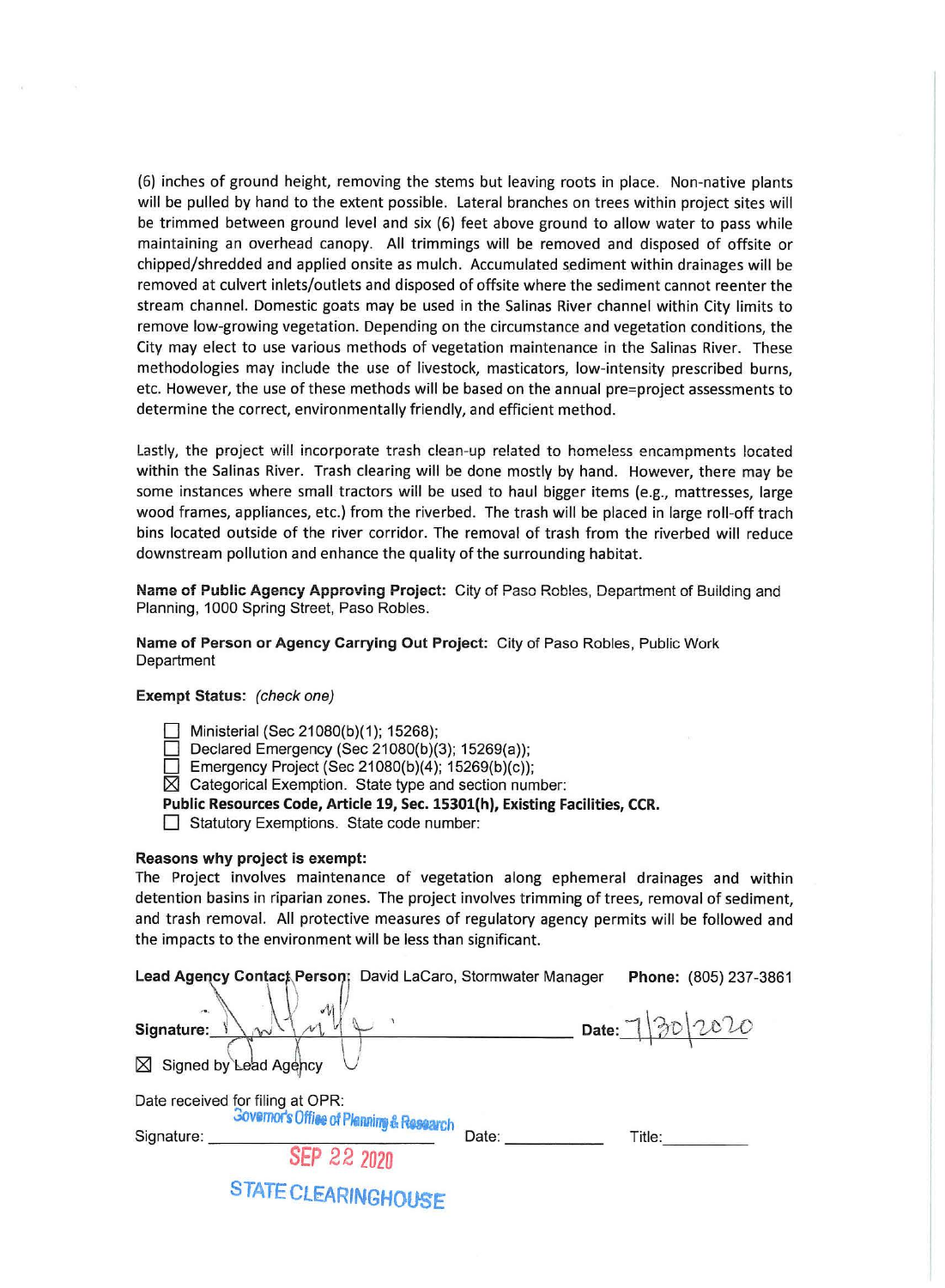Date received for filing at OPR:

Authority cited: Sections 21083 and 21110, Public Resources Code Reference: Sections 21108, 21152, and 21152.1, Public Resources Code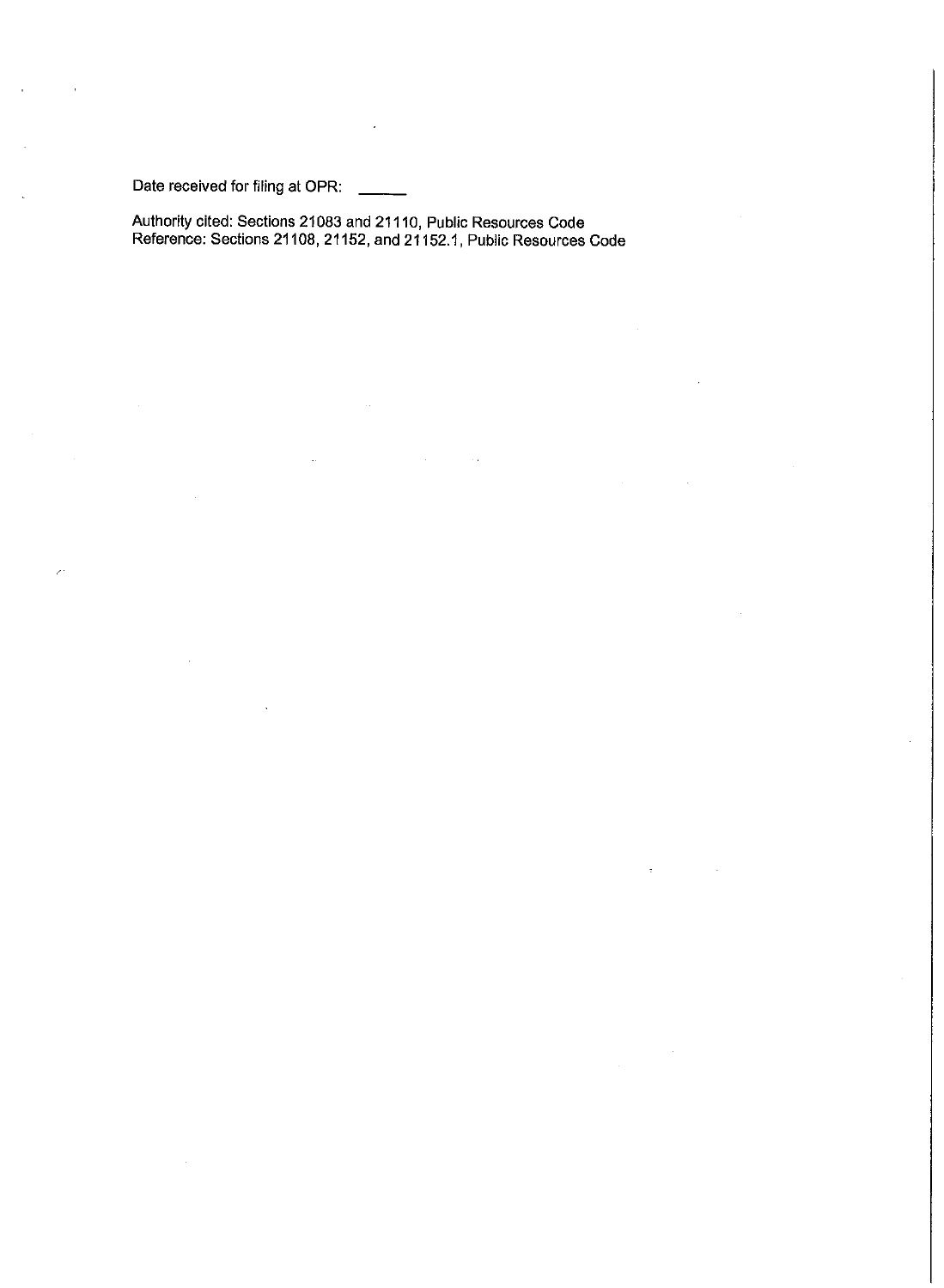

City *of Paso Robles Routine Vegetation Maintenance Project*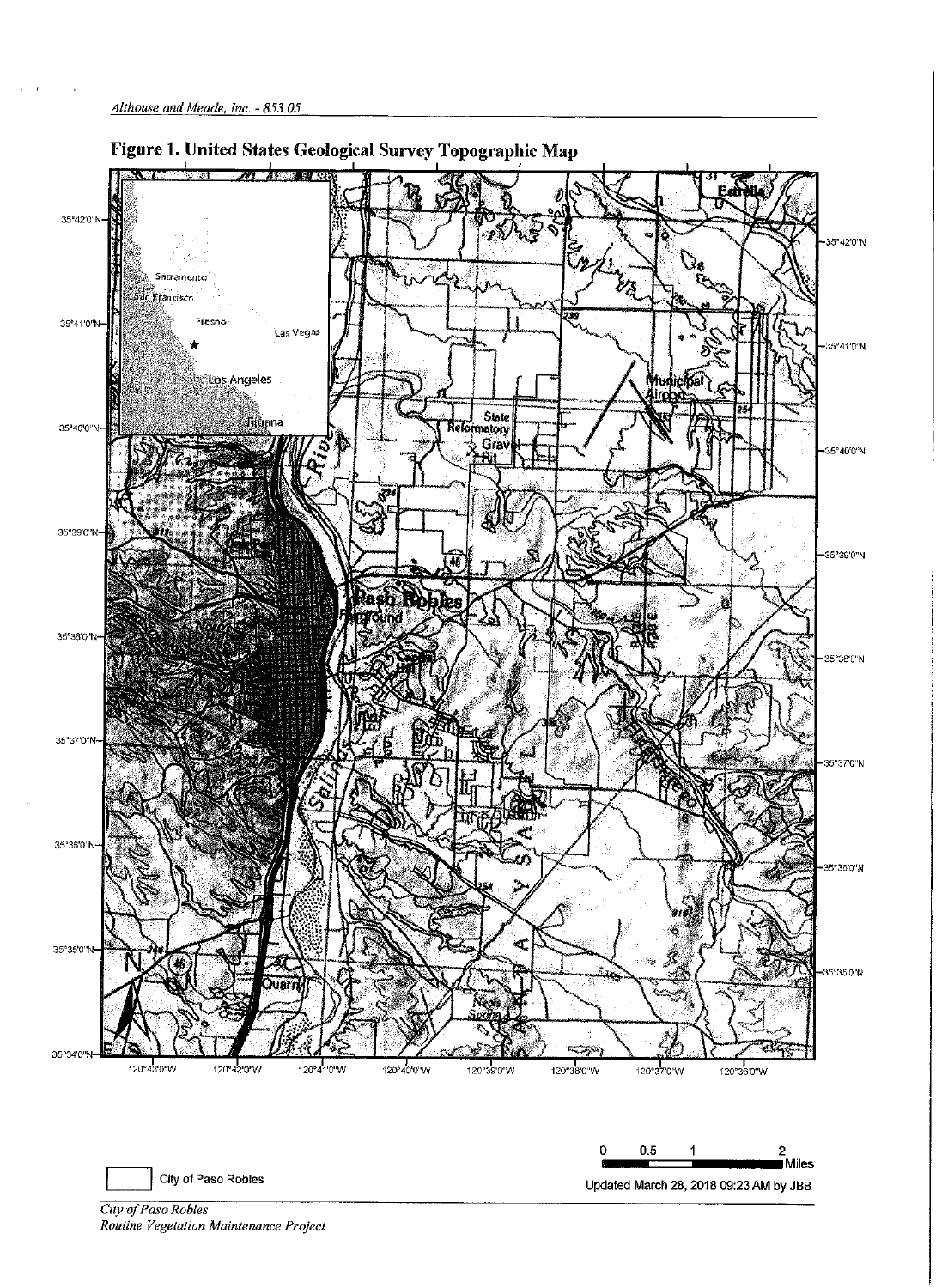

**Figure 2. Routine Maintenance Locations** 



City of Paso Robles

**CDFW Jurisdictional Waterway** 

- **CDFW Jurisdictional Basin** 



*City of Paso Robles Routine Vegetation Maintenance Project*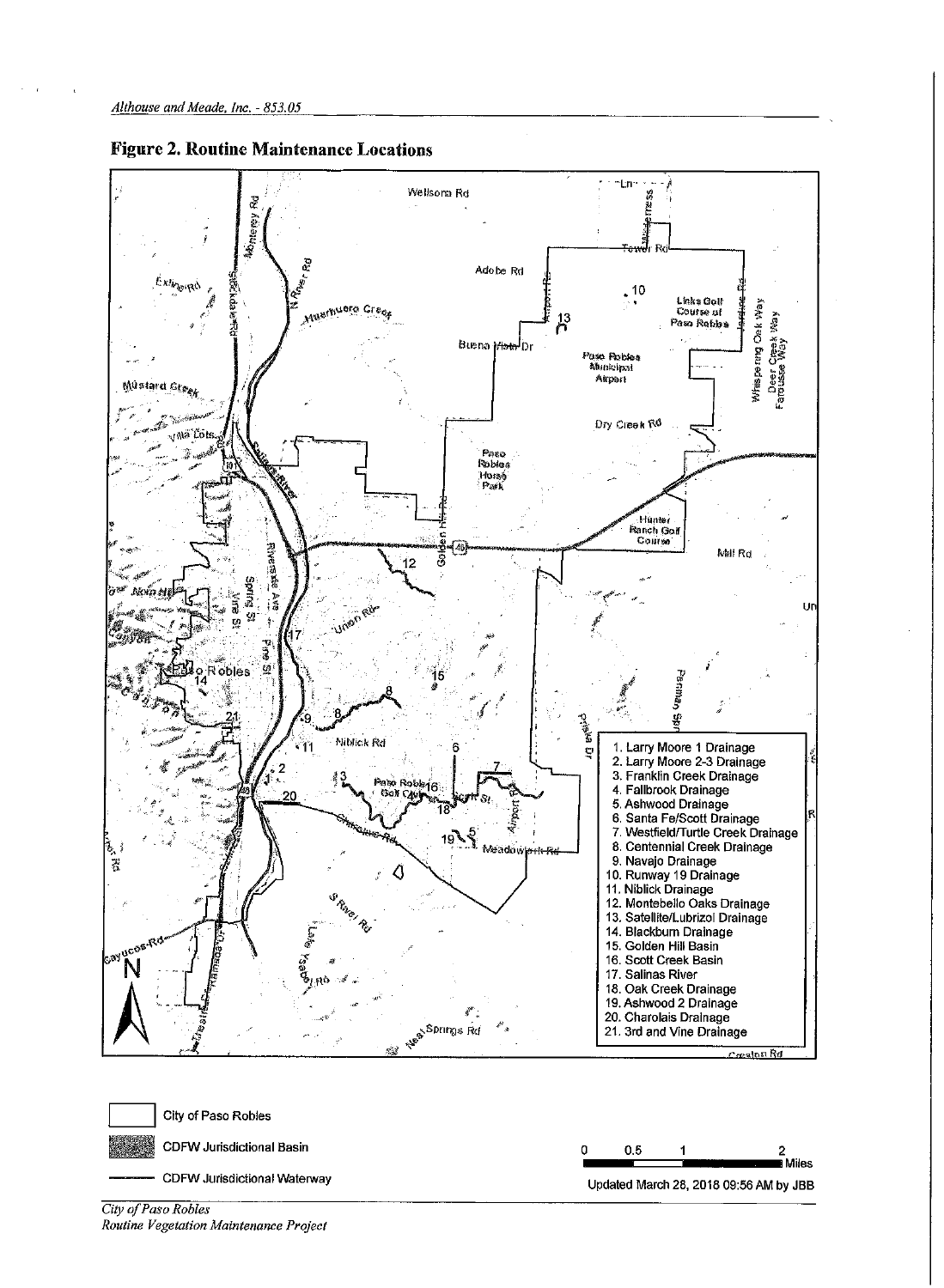**Figure 3. Fuel Reduction Areas** 

 $Z = R$ 



Legend

**Fuel Reduction Area N**   $\bigwedge$  or I 2,000  $\overline{r}$ 4,000 Feet I ALTHOUSE AND MEADE, INC. **City of Paso Robles**  - **Salinas River Fuel Break**  Map Center: 120.68582°W 35.63086°N **Paso Robles, San Luis Obispo County**  Imagery Source: USDA NAIP, 07/14/2018 Map Updated: July 29, 2020 03:17 PM by SAF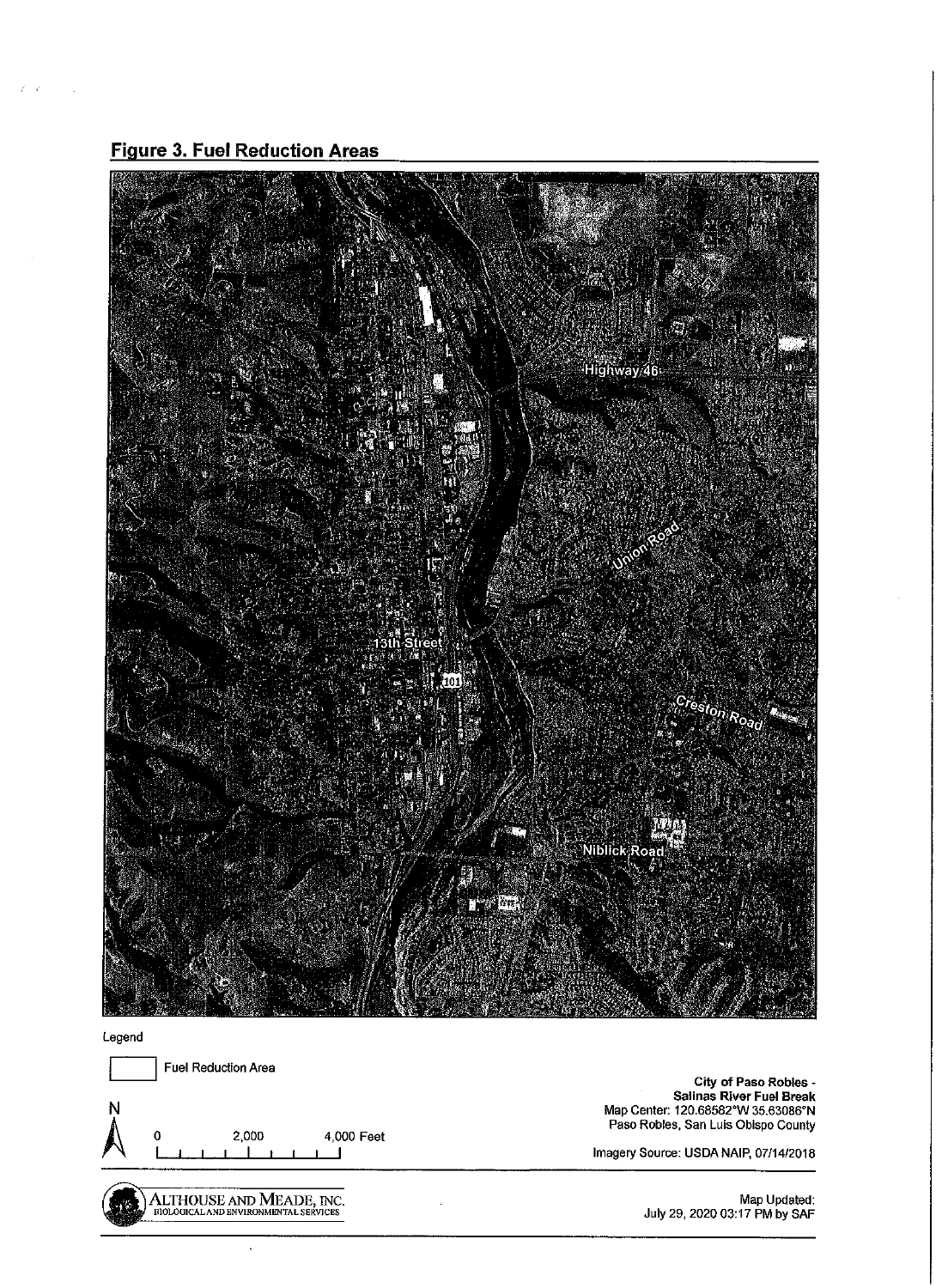

# **SAN LUIS OBISPO COUNTY**

*TOMMY GONG* -- *County Clerk-Recorder* 

1055 Monterey Street, Room D120 San Luis Obispo, CA 93408 Phone: (805) 781 -5080 Fax: (805) 781-111 1 www.slovore.com

## **PLEASE RETURN THIS FORM WITH THE CORRECTED DOCUMENT(S)**

CITY OF PASO ROBLES-PUBLIC WORKS DEPT. - DAVID LACARO 1000 SPRING STREET PASO ROBLES, CA 93446-2534 **Amount Received:** 

REJR202000854 08/10/2020 11:38:04 AM

# **OFFICIAL RECORDS RETURN NOTICE**

Regarding Document(s): NOTICE OF EXEMPTION Grantor: CITY OF PASO ROBLES, PUBLIC WORKS DEPARTMENT Grantee:



ENCLOSED IS YOUR UNRECORDED DOCUMENT. Please review the corrections necessary as indicated below. A green check mark may be placed on your document indicating areas to be corrected.

### **Code and Reason**

51 . Make checks to: County Clerk-Recorder

**Notes:** Administrative Fee \$50.00 was omitted.

Recording Fee: Real Estate Fraud Fee: Transfer Tax:

\$50.00 Survey Monument Fee: Lien Notification Fee: Other: **Total Fees Due: \$50.00** 

**If you have any questions or need clarification, please telephone (805) 781 -5228.**  Return corrected document to: San Luis Obispo County Clerk-Recorder 1055 Monterey Street, Room D120 San Luis Obispo, CA 93408